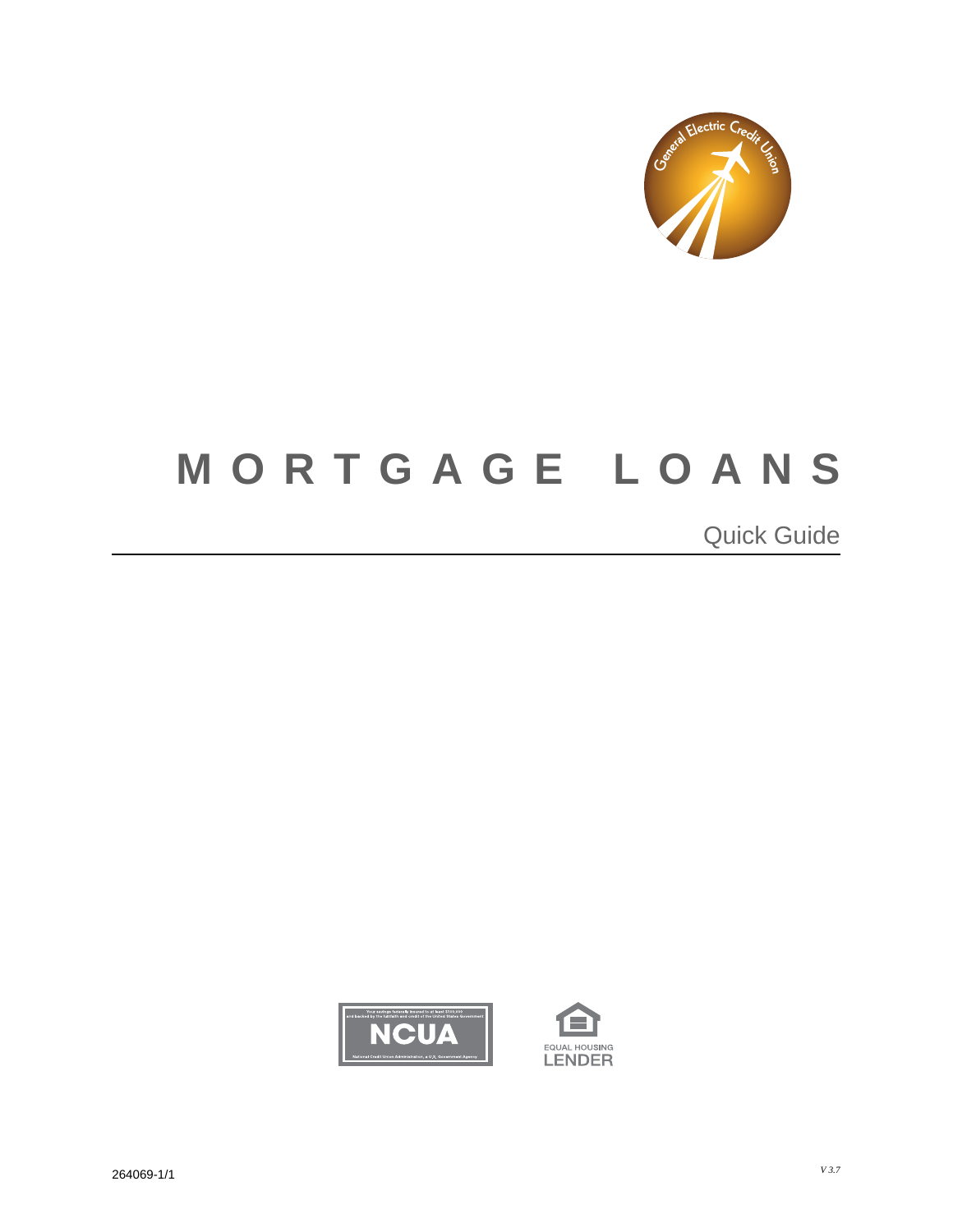## *Table of Contents*

| Types of Mortgages: Fixed-Rate or Adjustable-Rate? 7 |  |
|------------------------------------------------------|--|
|                                                      |  |
|                                                      |  |
|                                                      |  |
|                                                      |  |
|                                                      |  |

*CAUTION: This report was prepared using information deemed to be reliable, but the accuracy of the information can not be guaranteed. The laws are complex and subject to change. It is understood that this quick guide is for informational purposes only and is not intended to be considered tax advice. Neither your broker dealer nor any of its representatives offer tax advice for which you should speak with your qualified tax professional.*

© All rights reserved.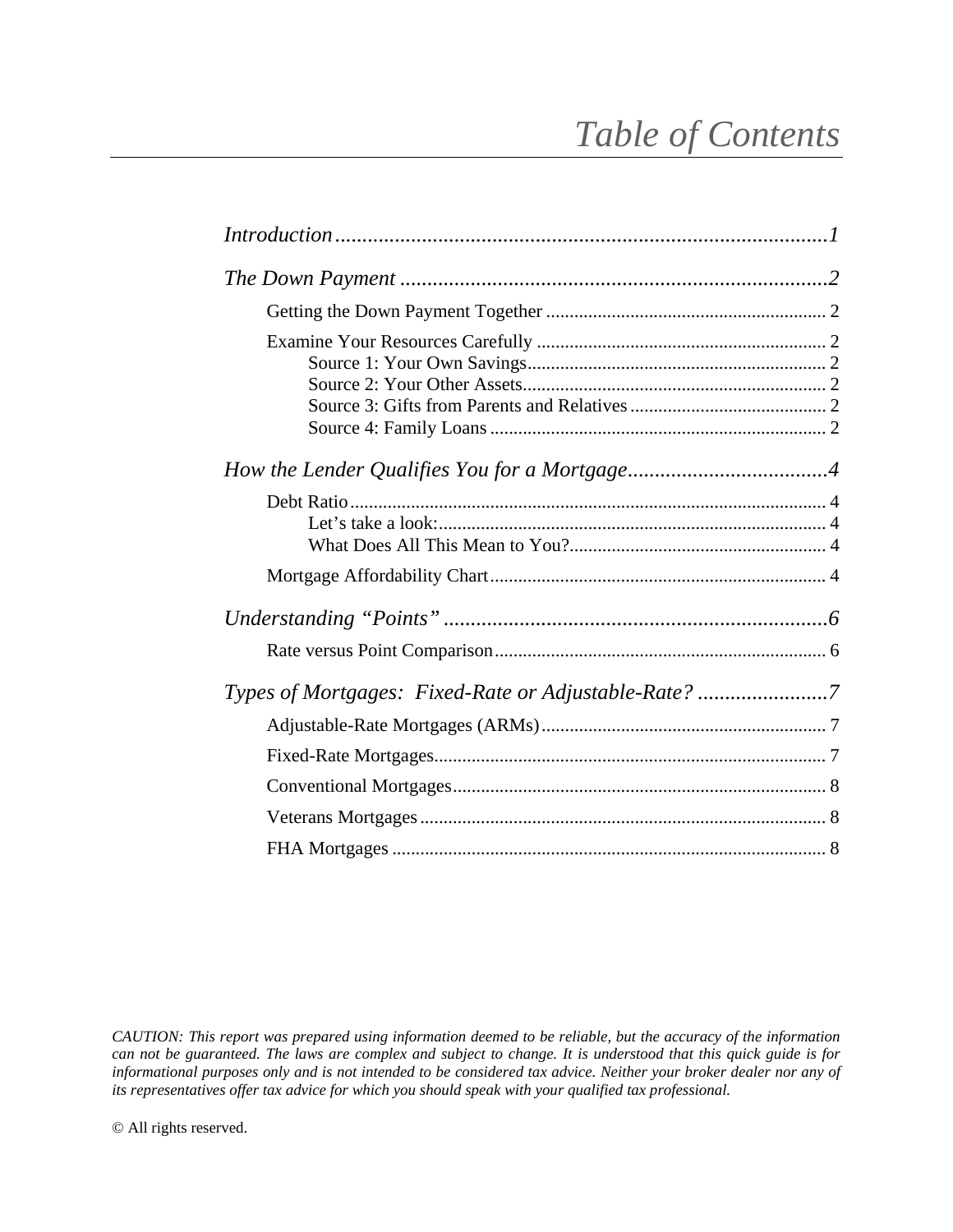## **How the Lender Qualifies You for a mortgage**

Before the lender agrees to give you the money, you need to meet certain standards that determine if you qualify for a mortgage loan, and if so, how much. At times, it may seem as though the lender is waving a magic wand in coming up with its determinations, but the truth is that established rules and formulas exist to guide the lender in determining the potential creditworthiness of an applicant.

The decision on your home mortgage loan is based on several basic factors, including:

- Your **income**
- The amount of your existing debt
- How much you will be borrowing
- The value of the home you are purchasing
- Your credit history

## **Debt Ratio**

The first thing you need to know about is something called your "debt ratio."

Lenders typically follow two general "rules of thumb" in determining how much mortgage you can afford based on your level of income and your existing debt payments. In today's environment, reliance on these ratios is not quite as rigid as it once was, but it remains the "first cut" in estimating how much a bank or credit union is willing to lend you.

Let's take a look:

• Your total monthly mortgage payment including principal, interest, taxes, and insurance should be no more than a certain percentage of your gross monthly household income. Depending on circumstances, this could range from 28% to 36%.

• Your total monthly payments on all debt, including your potential mortgage, car payment, and installment debt, should not exceed a certain percentage of your gross monthly income. Depending on circumstances, this could range from 36% to 42%.

Sound confusing? You bet it does. Let's shed a little light on the subject by looking at an example.

#### **Calculating Your Mortgage Debt Ratios**

| <b>Example:</b>                                                       |          |  |  |
|-----------------------------------------------------------------------|----------|--|--|
| $(1)$ Annual gross income                                             | \$65,000 |  |  |
| $(2)$ Monthly gross income                                            | \$5,416  |  |  |
| $(3)$ Car Payments                                                    | \$399    |  |  |
| $(4)$ Other loan payments*                                            | \$79     |  |  |
| $(5)$ Credit card minimum monthly payments                            | \$300    |  |  |
| $(6)$ Other fixed payments $(e.g.,$ alimony)                          | \$200    |  |  |
| $(7)$ Total monthly debt payments (add 3, 4, 5,                       |          |  |  |
| 6)                                                                    | \$978    |  |  |
| *Include installment debt payments, student loans, and<br>other loans |          |  |  |

Using these example numbers, you would be able to afford a home and monthly mortgage payment that varies depending on the ratio and percentages used. Let's see:

• **Ratio 1.** Your monthly mortgage payment should not exceed \$1,516 (\$5,416 x 28%).

• **Ratio 2.** Your monthly mortgage payment should not exceed \$971 (\$5,416 x 36% less \$978 in other debt payments).

You will note that the monthly mortgage amount ratios can give you significantly different numbers. It depends on the lender as to whether or not they use ratio 1 or the more restrictive ratio 2 in computing how much they feel you can handle each month.

## **What Does All This Mean to You?**

Since lenders are using these guidelines to evaluate what you can afford and how much they will lend you, you should use them to get a ballpark figure of how much home you can buy and how much mortgage you can handle. Looking at homes can be very time consuming and frustrating. By calculating your price range in advance, you can narrow your search to those homes that you can afford, letting you find the home that's right for you a lot sooner.

**SUGGESTION:** Some lenders will calculate your mortgage debt ratios and offer you a pre-purchase loan commitment before you buy your home. Having this "pre-approved" status eliminates that uncertainty for the seller and makes you a more attractive buyer. This gives you additional buying power when negotiating the purchase price of your potential home.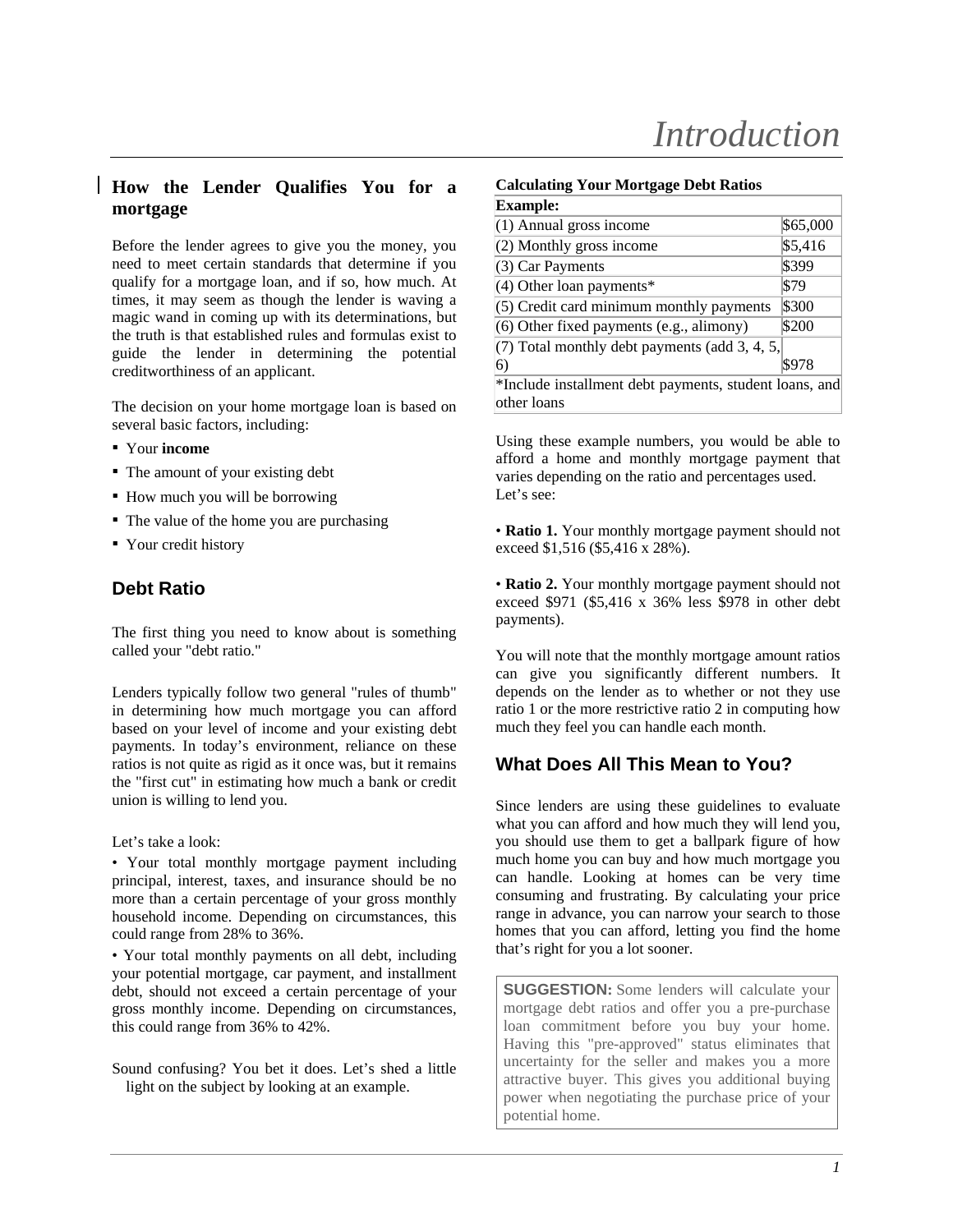## **Plan Ahead**

How much home you can afford to buy revolves around how much mortgage you can afford to pay down each month (and whether your lender agrees with you!). If you're single, you will be your only source of funds. Make certain you've taken all your financial needs into consideration, like an emergency fund, for example. You won't have a spouse or coowner to fall back on if finances get tight.

## **Getting the Down Payment Together**

Traditionally, the standard down payment was 20%, but this can vary based on several factors. When you also figure in the fact that housing prices have increased over the last decade in most parts of the country, you realize that affording the monthly mortgage payment isn't necessarily what keeps folks from owning their own homes. It's coming up with the money for the down payment. So, once you decide you're ready to take the big step, you need to realistically assess your resources and determine what you can afford.

**SUGGESTION:** If you are a first-time homebuyer, you may qualify for special government-backed mortgages that will accept a lower down payment.

## **Examine Your Resources Carefully**

#### *Source 1: Your Own Savings*

Presumably, you've been putting money aside in a separate fund to buy real estate. Today's down payment requirements make it difficult to purchase real estate unless you've got a considerable stash put away. First-time home buyers spend an average of 2½ years saving for their down payment. If you don't feel comfortable with the amount you've managed to put away, we will give you ideas on how to boost your savings rate.

#### *Source 2: Your Other Assets*

Too often, we think of available cash as just that: money we have managed to save in savings accounts, money market funds, we lose sight of other assets which we own when, if sold, may lead to significant additional sources of money. You may have a considerable amount of savings bonds that your grandparents gave you each holiday. Or, what about Budgeting how much you can afford is especially important since what you can afford today, when you're buying, may not be what you can afford several years down the road. Think ahead and plan prudently. What will your income be like? Are new expenses on the horizon? Fluctuating interest rates and purchase prices could make buying a home in today's market a tricky endeavor. Securing the right financing can mean the difference between affordable monthly payments and paying thousands of extra dollars over the life of the mortgage. Making the right decision could make the difference in where you live.

## *The Down Payment*

that stock that was given to you when you were a child? Do you participate in a company stock purchase program? Don't think of just cash; think of items that you can convert to cash as well.

#### *Source 3: Gifts from Parents and Relatives*

If you're fortunate enough to have family members who want to give you money, you can certainly use it to pay for the property. Anyone can give up to \$14,000 per year, or \$28,000 per year if it is a joint gift, to as many people as they wish without having to pay federal gift taxes. So, each parent (or grandparent) can give you \$14,000. If you're married, your in-laws could do the same, if they have the money. If both spouses have two living parents, that could be a total of \$56,000. The person receiving the gift is not required to pay income taxes on any amount received.

#### *Source 4: Family Loans*

If a parent or relative is not willing to give you the money you need, perhaps they would consider lending you the money instead. The important thing to remember here is that they should charge you a reasonable interest rate, reasonable meaning that it is based on current market rates. The IRS sets a minimum interest rate, called the Applicable Federal Rate (AFR), which is subject to change monthly. Make sure that you have a written, enforceable note (i.e., a legal document) that clearly spells out the terms of the loan. Without this note, the IRS may decide that your loan is really a gift and impose gift taxes on the loan. If the loan is deemed to be a below-market loan, the IRS may impute interest on the loan. Consult your tax professional for more information.

**IMPORTANT NOTE:** Many lenders will not allow you to use borrowed money for a down payment. You should check with the lender for their requirements.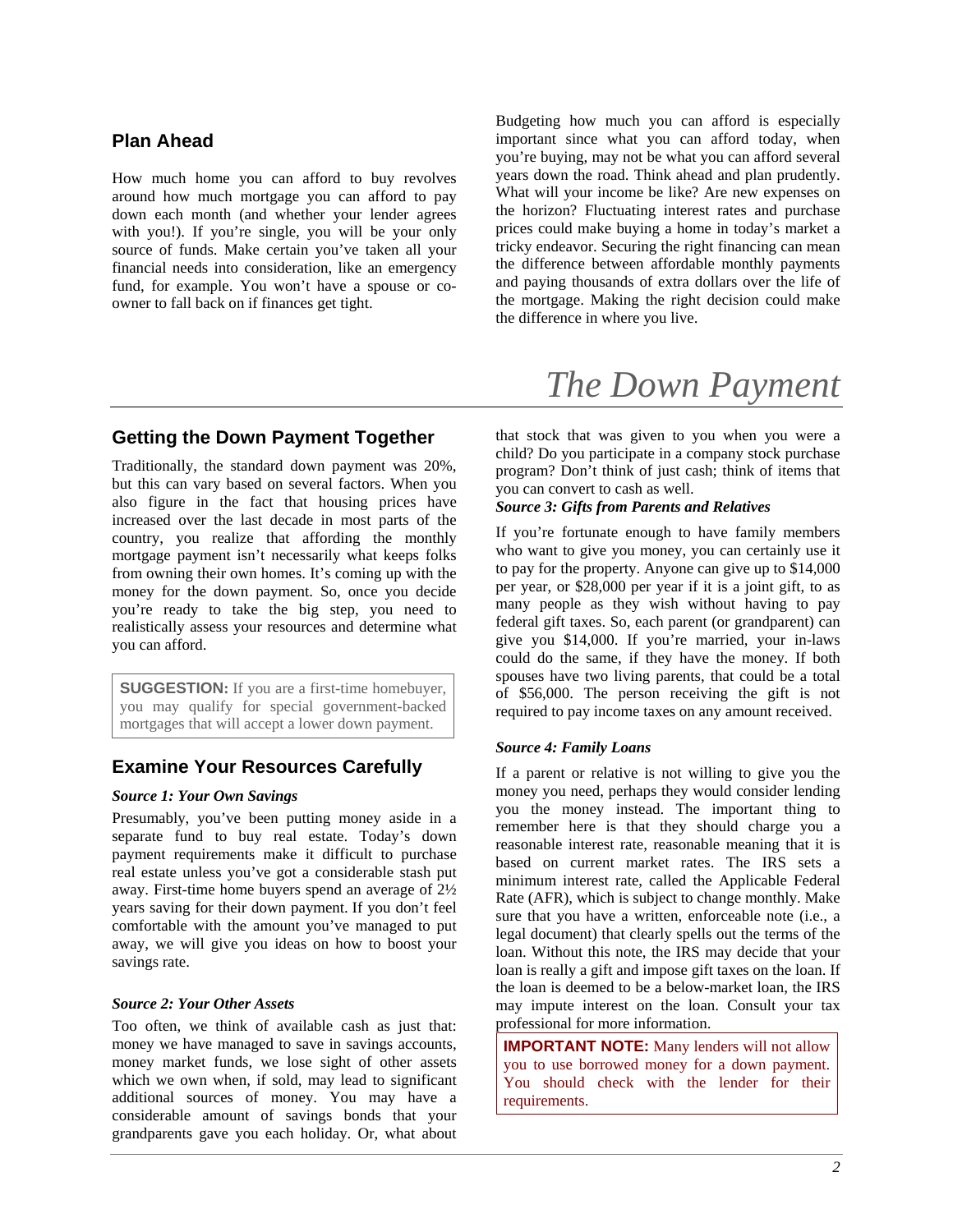**SUGGESTION:** Make sure that the terms of the note stipulate that it is collateralized (secured) by the property. In that way, the interest on the loan would be deductible for federal income tax purposes

**SUGGESTION:** If you have outstanding personal loans, it is to your advantage to finance as much of the price of the home as possible. By reserving as much of your cash as possible, you'll be able to pay off your personal debt. By doing so, you will convert non-deductible interest on the personal loan to potentially tax-deductible interest on the mortgage loan, and save some tax dollars.

*Adopt this philosophy:* If your money is growing at a higher after-tax rate than the after-tax rate at which a lender will loan you the money, borrow the money and leave those investments alone.

#### *Source 5: Equity Sharing*

Through this arrangement, a third party, frequently parents, lends you the money for the down payment and in return receives a piece of appreciation in the property, plus in some cases, may receive interest income from you. For example, they may receive 5% interest and a 50% stake in the appreciation on the home in return for lending you \$20,000. As an alternative, the "investor" provides the down payment and you, the "occupant-owner," pay the closing costs, monthly mortgage, and upkeep. Eventually, the owneroccupant can buy the investor's interest in the property, or they can sell the property and share the appreciation in value.

#### *Source 6: Renting with a Buy Option*

This gives you the right to buy a home you are renting within a specified time period, say one to three years, at a negotiated price. Part of your monthly rent payment goes toward building up the down payment. Most rent-with-the-option-to-buy plans charge the renter a fee that could range from \$1,000 to \$5,000.

#### *Source 7: Private Mortgage Insurance (PMI)*

A lender may grant a mortgage if you have a small down payment, but you will be subject to PMI. Private Mortgage Insurance is sold through banks and mortgage companies to cover the difference between a lower down payment and the 20% usually required by most lenders. It insures that, should you not be able to make your mortgage payments and your home is foreclosed, the PMI company will make good on a predetermined percentage of the outstanding balance,

thereby reducing the lender's loss. While this is not a source of funds, it could lower the amount the lender will require from you for your down payment.

If you are subject to PMI, you may be able to reduce your initial down payment below 20%. Most lenders carry policies with several companies. Needless to say, this flexibility comes at a price. Most policies will require an up-front payment of as much as 1% of the amount you're financing plus an additional monthly fee, which is automatically added to your mortgage payment. Although this option can be expensive, many times it means the difference between being able to afford your first home and postponing the purchase until you can save additional money for the down payment.

#### *Source 8: Life Insurance Loan*

If you have a cash-value life insurance policy, you can borrow against the cash value, often at reasonable interest rates. When you do, however, your death benefit is reduced by the amount you borrow. That means that if you die while the loan remains outstanding, your heirs will receive less than the policy's face amount.

**IMPORTANT NOTE:** Although you can basically set your own repayment schedule on a life insurance loan, if you don't repay the loan and enough interest expense accumulates, you could lose your insurance coverage and possibly be forced to pay taxes on part of what you borrowed.

#### *Source 9: Retirement Plans*

You may be able to borrow against a defined contribution retirement plan, such as a 401(k) or company profit-sharing plan. The general rule is you can only borrow up to half of your vested balance or \$50,000, whichever is less. In some plans, if 50% of the vested balance is less than \$10,000, the employee can still take out up to a maximum of \$10,000. You must repay the loan within five years, although loans used to purchase or substantially improve your home can have a longer payback period. The interest expense is not tax-deductible. Employers may impose other limits on this type of loan. There are also certain situations where you can take a hardship withdrawal to use the money in an emergency, but there are income tax disadvantages when you withdraw your money from the plan. You should generally use this as the last resort.

**IMPORTANT NOTE:** We recommend that you do not take a hardship withdrawal and find other ways to obtain the money you need.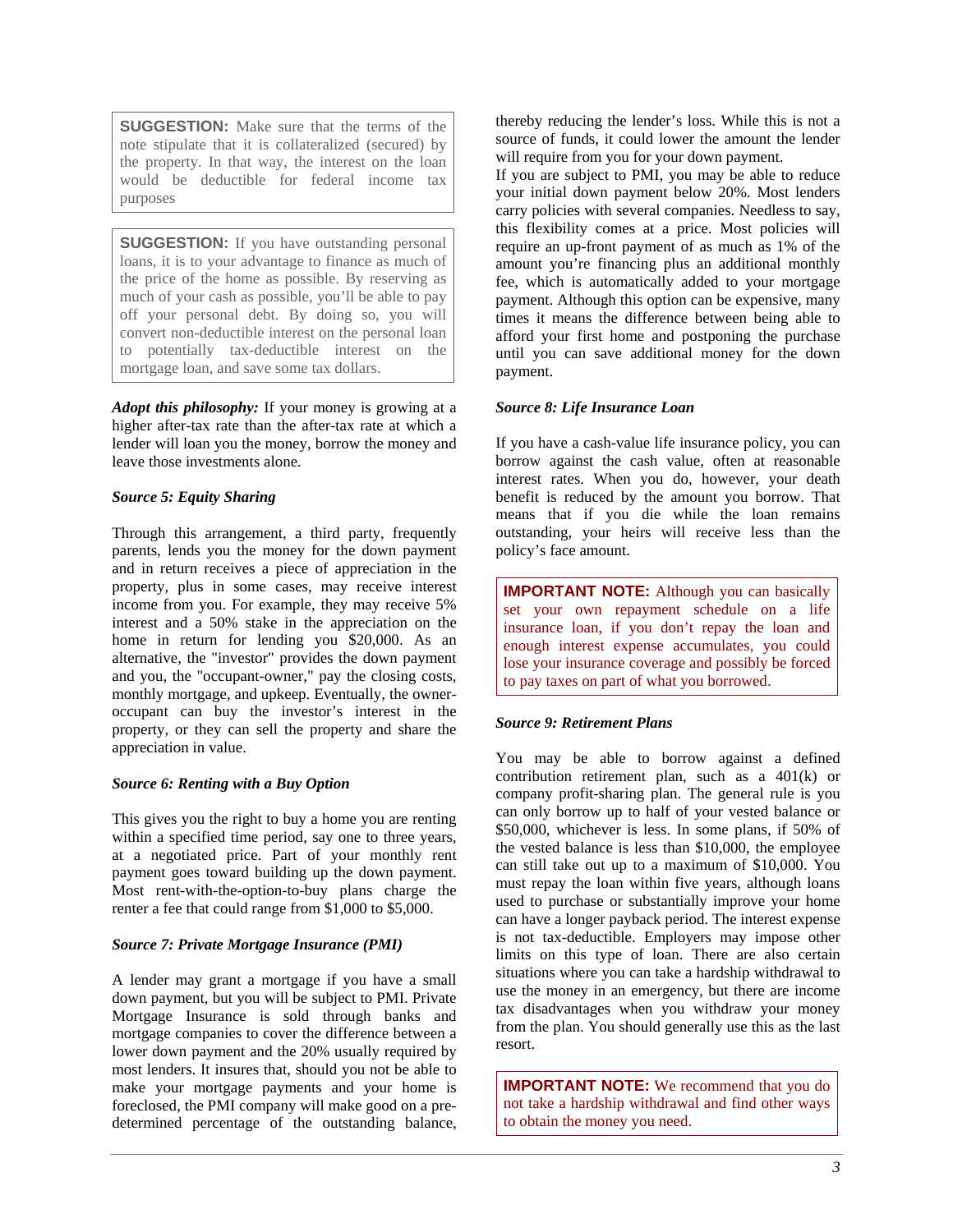Qualified first-time homebuyers can take a penaltyfree distribution from an IRA, subject to a \$10,000 lifetime limit.

#### *Source 10: Loan Guarantee Programs*

If you are eligible, the Federal Housing Administration (FHA), the Department of Veterans Affairs (VA), and the Rural Development division of the Department of Agriculture all have loan programs that require little or no down payment to qualified buyers. Also, most states have subsidy programs in place for first-time home buyers. Check what's available by calling your state's housing agency.

## *How the Lender Qualifies You for a Mortgage*

Before the lender agrees to give you the money, you need to meet certain standards that determine if you qualify for a mortgage loan, and if so, how much. At times, it may seem as though the lender is waving a magic wand in coming up with its determinations, but the truth is that established rules and formulas exist to guide the lender in determining the potential creditworthiness of an applicant.

The decision on your home mortgage loan is based on several basic factors, including:

- Your income
- The amount of your existing debt
- How much you will be borrowing
- The value of the home you are purchasing
- Your credit history

## **Debt Ratio**

The first thing you need to know about is something called your "debt ratio."

Lenders typically follow two general "rules of thumb" in determining how much mortgage you can afford based on your level of income and your existing debt payments. In today's environment, reliance on these ratios is not quite as rigid as it once was, but it remains the "first cut" in estimating how much a bank or credit union is willing to lend you.

#### *Let's take a look:*

- 1. Your total monthly mortgage payment including principal, interest, taxes, and insurance should be no more than a certain percentage of your gross monthly household income. Depending on circumstances, this could range from 28% to 36%.
- 2. Your total monthly payments on all debt, including your potential mortgage, car payment, and installment debt, should not exceed a certain percentage of your gross monthly income. Depending on circumstances, this could range from 36% to 42%.

#### *What Does All This Mean to You?*

Since lenders are using these guidelines to evaluate what you can afford and how much they will lend you, you should use them to get a ballpark figure of how much home you can buy and how much mortgage you can handle. Looking at homes can be very time consuming and frustrating. By calculating your price range in advance, you can narrow your search to those homes that you can afford, letting you find the home that's right for you a lot sooner.

**SUGGESTION:** Some lenders will calculate your mortgage debt ratios and offer you a pre-purchase loan commitment before you buy your home. Having this "pre-approved" status eliminates that uncertainty for the seller and makes you a more attractive buyer. This gives you additional buying power when negotiating the purchase price of your potential home.

## **Mortgage Affordability Chart**

How much house can you afford at today's interest rate? Take a look at the chart below to see how interest rates affect how much you will pay for your home.

How to use the chart:

- First, determine how much you can comfortably pay monthly for housing expense.
- Figure out how much you will pay each month in property taxes and insurance, and subtract that number from your monthly maximum payment.
- Look under each column in the chart to find out what loan amount you can afford at varying interest rates.

#### For example:

You determine you can pay \$1,500 per month for housing. Your taxes and insurance total \$300 per month, so you can afford a monthly mortgage payment of \$1,200. If you look at the chart, you will see that you can take out a loan of \$251,353 at 4 percent interest.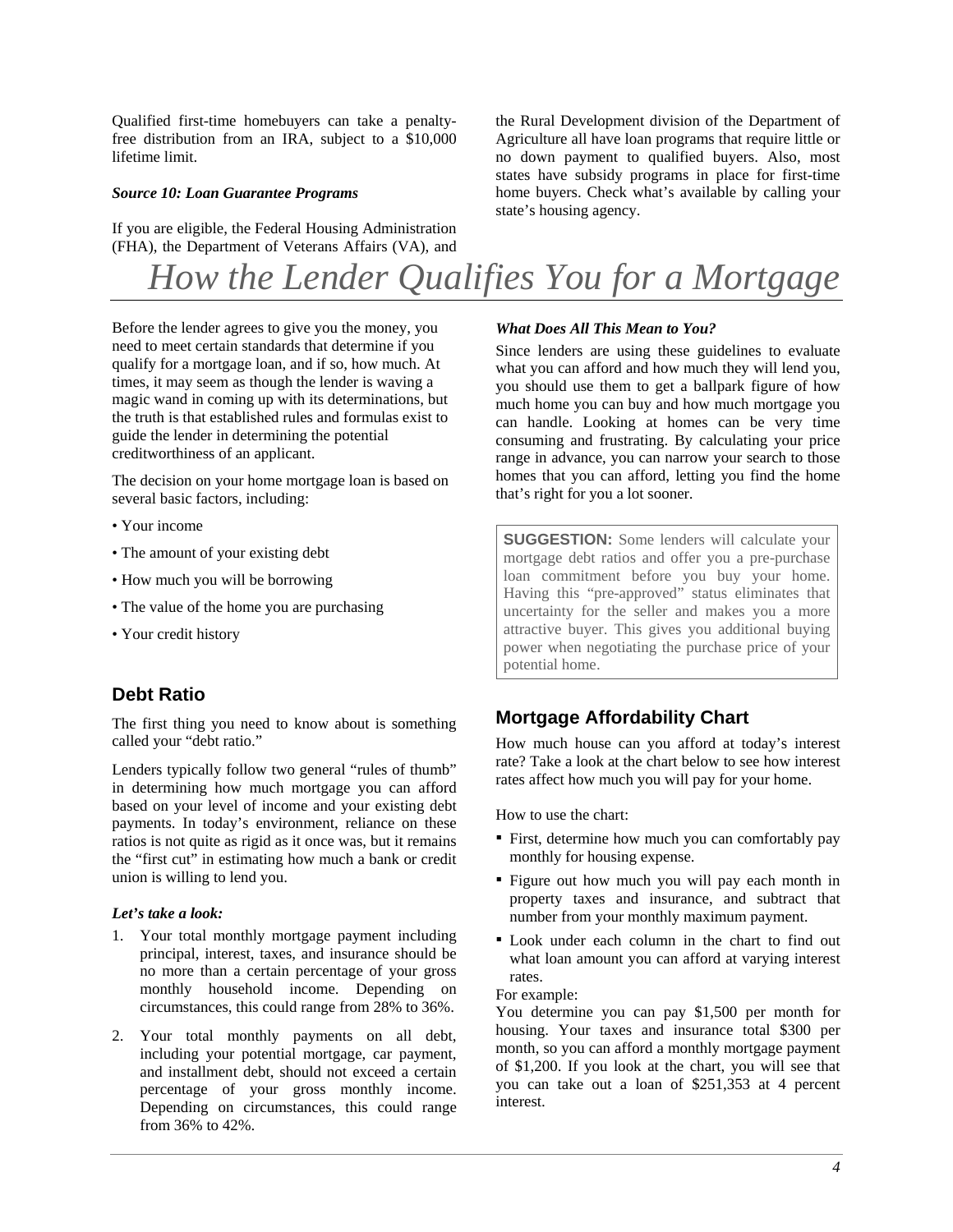If interest rates rise, your loan amount and the price of the home you can afford will go down. For example, the chart shows that if rates were to rise to 6 percent, your loan amount would be reduced to \$200,150.

Notes about this chart: This chart was created assuming a 30-year fixed rate conventional loan. The figures listed below include principal and interest only. Keep in mind that your monthly tax and insurance escrow will add to your total monthly mortgage payment. Note that when comparing loans, you must consider the cost of the loan as reflected in the APR.

| <b>Interest Rate</b>   |           |           |           |           |  |  |
|------------------------|-----------|-----------|-----------|-----------|--|--|
| <b>Monthly Payment</b> | 3%        | 4%        | 5%        | 6%        |  |  |
| \$300                  | \$71,157  | \$62,838  | \$55,884  | \$50,037  |  |  |
| \$400                  | \$94,876  | \$83,784  | \$74,513  | \$66,717  |  |  |
| \$500                  | \$118,595 | \$104,731 | \$93,141  | \$83,396  |  |  |
| \$600                  | \$142,314 | \$125,677 | \$111,769 | \$100,075 |  |  |
| \$700                  | \$166,033 | \$146,623 | \$130,397 | \$116,754 |  |  |
| \$800                  | \$189,752 | \$167,569 | \$149,025 | \$133,433 |  |  |
| \$900                  | \$213,470 | \$188,515 | \$167,653 | \$150,112 |  |  |
| \$1,000                | \$237,189 | \$209,461 | \$186,282 | \$166,792 |  |  |
| \$1,100                | \$260,908 | \$230,407 | \$204,910 | \$183,471 |  |  |
| \$1,200                | \$284,627 | \$251,353 | \$223,538 | \$200,150 |  |  |
| \$1,300                | \$308,346 | \$272,300 | \$242,166 | \$216,829 |  |  |
| \$1,400                | \$332,065 | \$293,246 | \$260,794 | \$233,508 |  |  |
| \$1,500                | \$355,784 | \$314,192 | \$279,422 | \$250,187 |  |  |
| \$1,600                | \$379,503 | \$335,138 | \$298,051 | \$266,867 |  |  |
| \$1,700                | \$403,222 | \$356,084 | \$316,679 | \$283,546 |  |  |
| \$1,800                | \$426,941 | \$377,030 | \$335,307 | \$300,225 |  |  |
| \$1,900                | \$450,660 | \$397,976 | \$353,935 | \$316,904 |  |  |
| \$2,000                | \$474,379 | \$418,922 | \$372,563 | \$333,583 |  |  |
| \$2,100                | \$498,098 | \$439,869 | \$391,191 | \$350,262 |  |  |
| \$2,200                | \$521,817 | \$460,815 | \$409,820 | \$366,942 |  |  |
| \$2,300                | \$545,536 | \$481,761 | \$428,448 | \$383,621 |  |  |
| \$2,400                | \$569,255 | \$502,707 | \$447,076 | \$400,300 |  |  |
| \$2,500                | \$592,973 | \$523,653 | \$465,704 | \$416,979 |  |  |
| \$2,600                | \$616,692 | \$544,599 | \$484,332 | \$433,658 |  |  |
| \$2,700                | \$640,411 | \$565,545 | \$502,960 | \$450,337 |  |  |
| \$2,800                | \$664,130 | \$586,491 | \$521,589 | \$467,017 |  |  |
| \$2,900                | \$687,849 | \$607,438 | \$540,217 | \$483,696 |  |  |
| \$3,000                | \$711,568 | \$628,384 | \$558,845 | \$500,375 |  |  |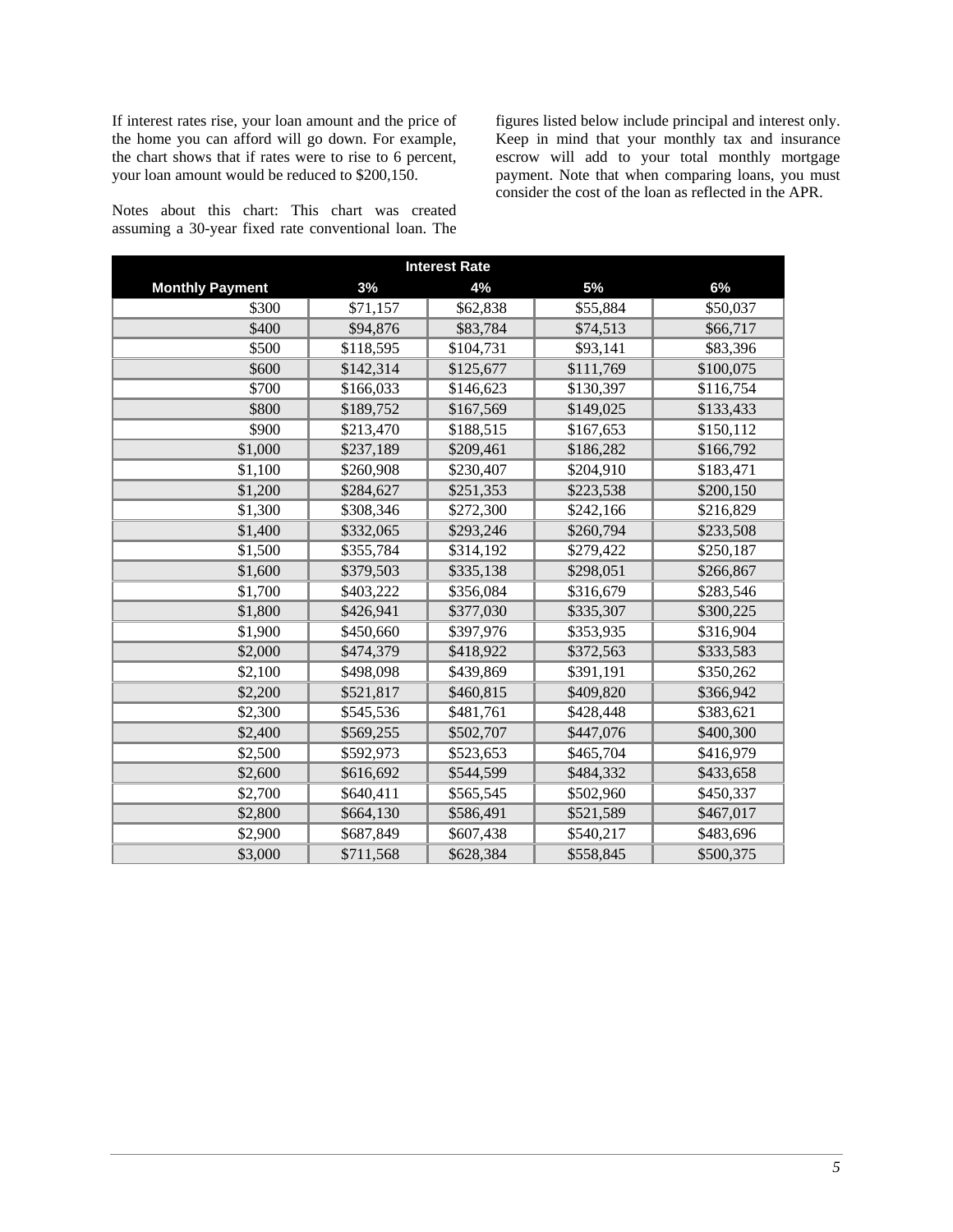# *Understanding "Points"*

et's begin by looking at something you always L et's begin by looking at something you always hear about when you talk about mortgage basics: points.

Lenders make money on mortgage loans in two ways: (1) by charging you interest, which you pay each month when you send in your payment, and (2) by charging you a "loan fee," commonly called "points," which are paid when you take out the mortgage loan.

Some loans are "no-point" loans, which mean that no money is collected up front. While this helps you with the cash that you need when buying the home, the trade-off is that the amount of interest you pay each month will be higher. There are also some unique tax treatments in conjunction with points paid on a refinance as opposed to points paid on obtaining an original loan. Sounds simple enough, but what does it mean to you? How do you choose between two different loans and decide which loan is cheaper for you?

*One easy measure is to compare each loan's annual percentage rate (APR)*. Each lender is required by law to provide you with this information. When trying to decide between two loans, generally the one with the lower APR will be the cheapest.

The problem is that the APR is computed as if you held the mortgage until you completely paid it off. What if you only intend to stay in this home or keep the mortgage for five or six years? You'll need to look at the effective annual interest rate.

## **Rate versus Point Comparison**

Here is an example of the rate versus point comparison. The loan with the lower effective rate wins.

| <b>Example</b>                                                            | <b>Lower Rate</b><br>and Higher<br><b>Points</b> | <b>Higher Rate</b><br>and Lower<br><b>Points</b> |
|---------------------------------------------------------------------------|--------------------------------------------------|--------------------------------------------------|
| a) Interest Rate                                                          | 4%                                               | 4 125%                                           |
| b) Number of years you<br>plan to hold the loan                           | 5 years                                          | 5 years                                          |
| c) Multiply $(a)$ by $(b)$                                                | 20%                                              | 20.625%                                          |
| d) Points                                                                 | 2%                                               | 1%                                               |
| e) Add lines (c) and (d)                                                  | 22%                                              | 21.625%                                          |
| f) Divide line (e) by (b) to<br>get the Effective Annual<br>Interest Rate | 4.4%                                             | 4.325%                                           |

The effective annual interest rate represents the true annual cost of the loan over the period of time you intend to keep the loan. The lower the rate, the lower the cost of the loan. The effect of paying more points will diminish the longer you intend to hold the loan. Although this calculation will help you determine your best choice, it does not take into consideration the time value of money. If the time value of money is factored in, the effective annual interest rate would rise slightly as you pay more points.

**IMPORTANT NOTE:** Points paid on a mortgage for the purchase of one's principal residence are tax deductible in the year they are paid. Points paid on a mortgage for the purchase of other real estate are deductible over the term of the loan.

**SUGGESTION:** Assuming equivalent APR's on two mortgages, one with points and one without, the rule of thumb is that the no point mortgage will be cheaper unless you plan on holding your mortgage loan at least nine or ten years.

**SUGGESTION:** Mortgage lenders are in a position to help explain the various features and benefits of the lending programs they offer. Don't be afraid to ask for help in understanding the many options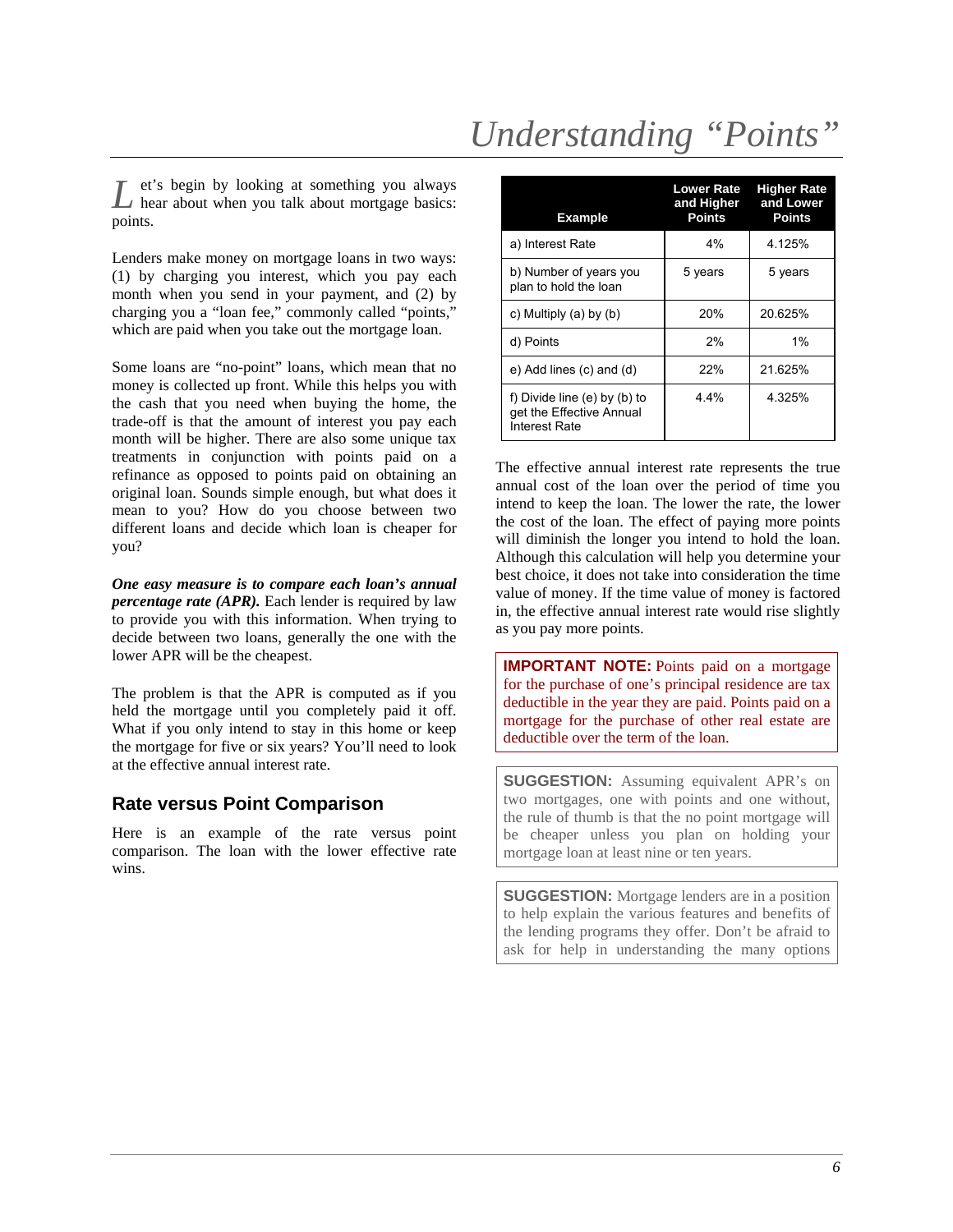nce you decide whether you'll pay points or not, your financing decision will probably come down to two basic options: Should you stick with the traditional fixed-rate loan or take a chance on an adjustable-rate mortgage (ARM)?  $O<sub>1</sub>$ 

Your answer hinges on your individual situation, specifically:

- Your current and future family income
- Your mobility
- Where you think interest rates are headed in the future

When choosing between an ARM and a fixed-rate mortgage, it is important to understand how each works.

The fixed-rate option is fairly straightforward. It has an interest rate and monthly payments that remain constant over the life of the loan. With an ARM, the interest rate varies with the index to which it is tied. ARMs usually have low fixed interest rates, known as "teasers," for an initial period. This period may be six months to as many as seven years. Thereafter, the rate is adjusted based on a predetermined index. Many ARMs cap the interest rate increase at six points over the life of the loan with annual increases of no more than two points. This helps you avoid "payment shock" if interest rates rise while you hold the loan.

## **Adjustable-Rate Mortgages (ARMs)**

Adjustable Rate Mortgages (ARMs) have lower initial interest rates, which can help qualify you for a larger loan amount and reduce your monthly payments.

**IMPORTANT NOTE:** The initial lower rate is usually just temporary, and will eventually adjust to the market rate.

Let's look at features shared by all ARMs:

- **Lower initial rates.** Your starting rate on these mortgages is, for the most part, one to four percentage points below those on a conventional 30 year mortgage.
- **An adjustment period.** This is the amount of time before your mortgage rate adjusts to the market. For

example, a one-year ARM means that your interest rate adjusts to the market rate every year on a pre-set anniversary date. A three-year ARM will adjust three years after you take out the loan and then every third year thereafter.

- **A margin and index.** The margin is the amount over the index that your rate will be set at. For example, if the margin is 2% and the index is 2%, your interest rate will be 4% (2% plus 2 points). The index is a published national rate, most frequently the current interest rates being paid on short term U.S. Treasury securities.
- **A cap.** This is the amount that cannot be exceeded during any one adjustment period. For example, if your cap is two points (the most common) and your new rate will be three points higher than your current rate at an adjustment date, the maximum your rate would go up is two points (the cap), not the calculated three-point increase.

**SUGGESTION:** ARMs may make the most sense for those who relocate frequently. Since initial rates are lower than those available with a fixed-rate mortgage, you may be moving before the mortgage gets a chance to adjust.

A feature common to some ARMs is the ability to convert to a fixed-rate mortgage at some future point in time. Expect to pay for such a feature in the form of a higher rate, a fee up front, or a fee at the time of conversion. This payment may be worth it. If you take out an ARM, get the benefit of lower initial rates, and when interest rates come down, you can lock in at the lower rate. You get the best of both worlds—a cheaper initial mortgage followed by the predictability of a fixed rate later.

## **Fixed-Rate Mortgages**

For decades, the 30-year, fixed-rate loan was a universal solution to every borrower's financing needs. Although we have seen the growth of many other options, this choice still remains the most popular.

Why? *Predictability.* Over the life of the loan, as you pay back your loan, your monthly payments, which consist of principal and interest, do not change. Added in to this monthly payment will be a charge for local property taxes, your homeowner's insurance premium, and, if applicable, private mortgage insurance (PMI).